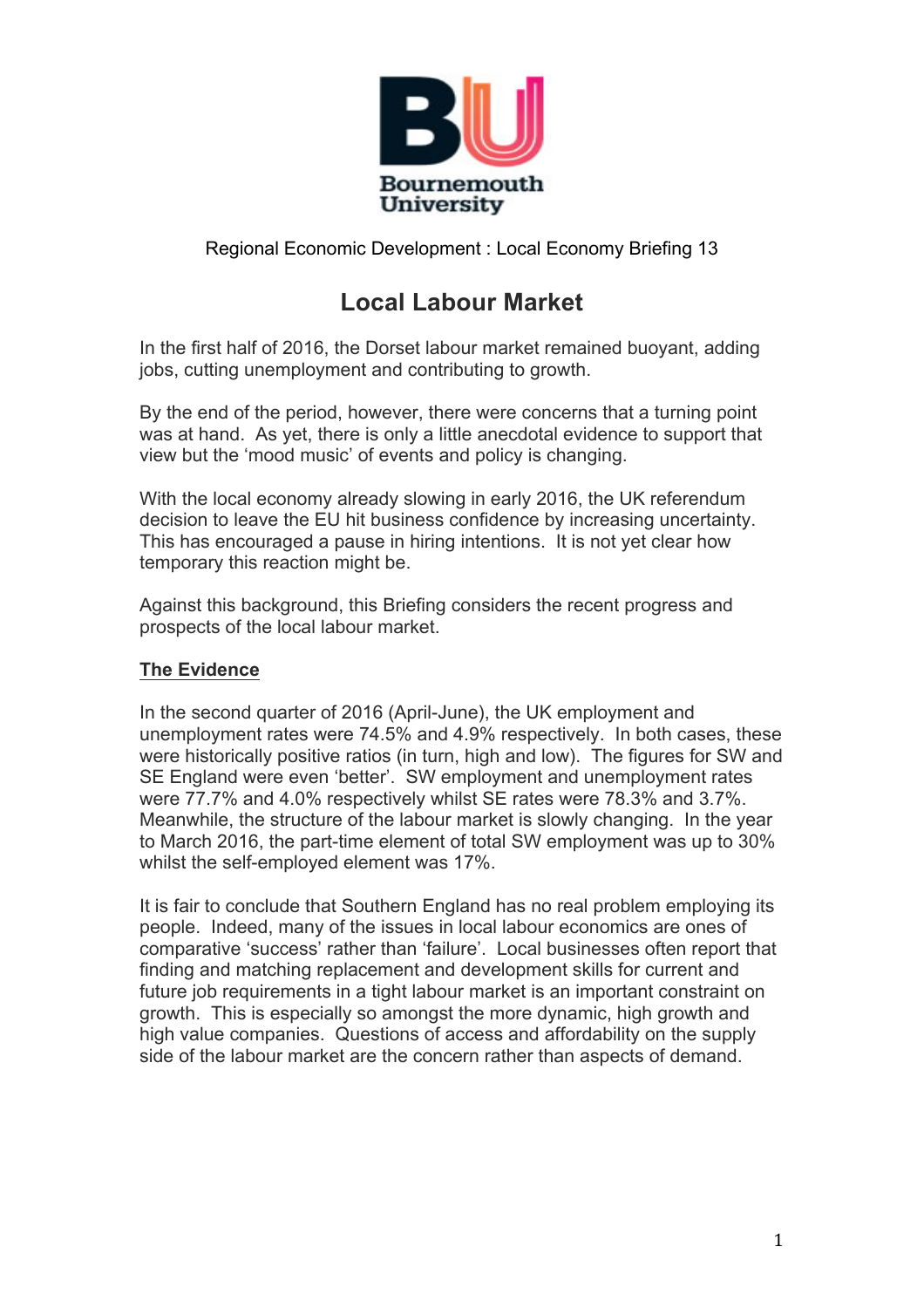

The following table shows the latest breakdown of SW employment by sector. The overall figures and trends (+0.5% increase in all jobs) hide a wide range of experience (see third column). Over the last year, there has been strong growth (more than 5%) in primary agriculture, some utilities, accommodation and food, transport & storage, and leisure services. In contrast, there have been significant falls (more than -5%) in primary mining, information and communications services, and finance and business (especially real estate) services. The concern, here, is that job creation has been net negative in industries with higher productivity, such as manufacturing, and financial and professional services. This is not favourable for future growth prospects.

| Category            | Jobs   | $\%$  | Chg | Category           | Jobs   | $\%$  | Chg       |
|---------------------|--------|-------|-----|--------------------|--------|-------|-----------|
|                     | ('000) | share |     |                    | (,000, | share |           |
| Primary             | 61     | 2.1   |     | Info+Comms         | 88     | 3.0   |           |
| Manufacturing       | 235    | 8.0   |     | Finan+real est     | 147    | 5.0   |           |
| <b>Utilities</b>    | 29     | 1.0   | ÷   | Prof+admin         | 457    | 15.5  |           |
| Construction        | 206    | 7.0   |     | Public             | 770    | 26.2  |           |
| <b>Distribution</b> | 523    | 17.8  |     | Leisure plus       | 95     | 3.2   | $\ddot{}$ |
| Accom+Food          | 244    | 8.3   | ÷   | <b>Other Servs</b> | 70     | 2.4   | $\ddot{}$ |
|                     |        |       |     |                    |        |       |           |

#### **SW Employment March 2016 (All jobs 2.942 million)**

Source: ONS

Publicly available labour data at a Dorset level is sparse, but nonetheless interesting. The most up to date figures are the claimant count levels and rates, as shown in the next table below. These numbers are incredibly low and little changed from a year ago. They may be losing their analytical value in a local market where workers have low incentives to sign on rather than pursue other means of support (e.g. self or informal employment).

#### **Dorset & Neighbouring Claimant Counts July 2016**

| claimants | $%$ rate | place           | claimants | $%$ rate |
|-----------|----------|-----------------|-----------|----------|
| 1299      | 1.0      | <b>HoSW LEP</b> | 9419      | 0.9      |
| 656       | 0.7      | Sw+Wilts LEP    | 3056      | 0.7      |
| 1260      | 0.5      | Solent LEP      | 6701      | na       |
| 3215      | 0.7      | England         | 437366    | 1.3      |
|           |          |                 |           |          |

Source: ONS

Of more structural use are the local figures within the county for the year to March 2016. These are summarised in the next table and, generally, show 'good' labour numbers across the patch.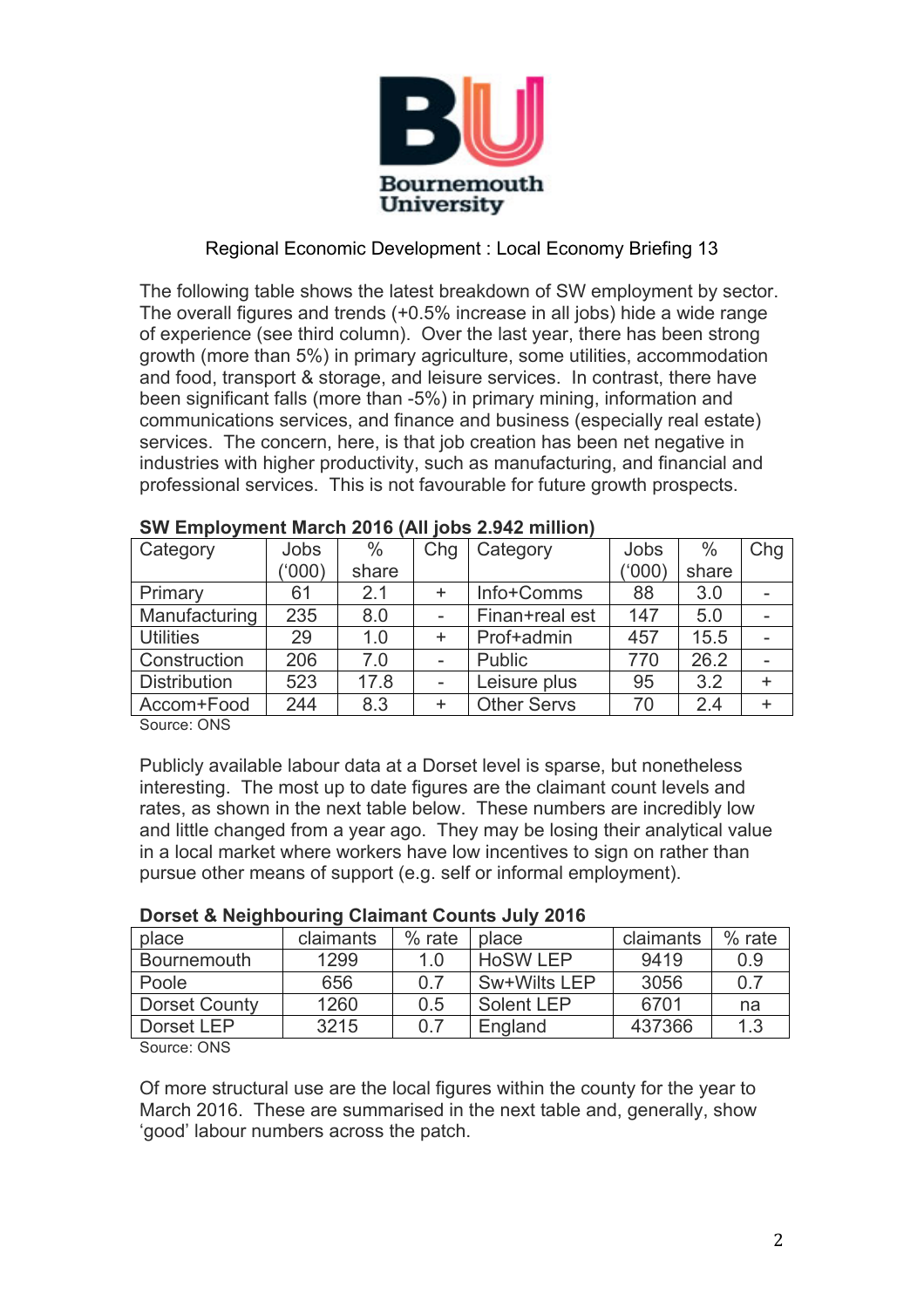

There are two main points to highlight here:

First, areas with high rates of retired population need to be interpreted carefully: e.g. East Dorset's very low unemployment rate and high manufacturing share reflects its active age groups.

Second, the contrast between Bournemouth (lower employment, higher unemployment, fewer 'top' occupations, less manufacturing and more services) and most other parts of Dorset is noteworthy.

| % Shares        | <b>Dorset</b> | <b>East Dorset</b> | Christchurch | <b>Bournemouth</b> | Poole |
|-----------------|---------------|--------------------|--------------|--------------------|-------|
| Employment      | 78.1          | 81.2               | 83.6         | 72.3               | 78.0  |
| Unemployment    | 4.1           | 2.9                | 3.3          | 5.0                | 3.6   |
| 'Top'           | 42.5          | 43.2               | 39.8         | 43.2               | 43.7  |
| occupations     |               |                    |              |                    |       |
| Manufacturing   | 11.2          | 13.6               | 12.9         | 2.1                | 12.2  |
| <b>Services</b> | 81.6          | 77 7               | 817          | 94.0               | 82.3  |

#### **Dorset Labour Data (Local Authority areas) Year to March 2016**

Source: ONS – data refers to economically engaged age groups in each area. "top" refers to the three highest classifications, e.g. management/professional

Finally, recent business surveys<sup>1</sup>, featuring Dorset and/or its hinterland, suggest some hiatus in hiring since the EU referendum. It is too early to judge whether this is a turning point and a new era of deteriorating labour markets is at hand. That is the main risk, however, as we approach a winter of increased economic uncertainty for many industries.

# **The Future**

Because the labour market is already tight, there is little scope for the 'heady' increases in jobs experienced in recent years to continue. Indeed, it can only do so if there is a much stronger increase in productivity which fuels significant change in the outlook for demand and supply. It seems more likely that the labour market is about to ease, reflecting downward pressure on growth from a loss of business confidence and heightened uncertainty. To offset this trend, a positive response is required, in terms of a more investment-led and productivity-driven economy that favours sustainable labour market development in the medium term.

Most forecasters, across the range of private and public sources - City firms,

<sup>&</sup>lt;sup>1</sup> Such as BCC, ICAEW, PMI